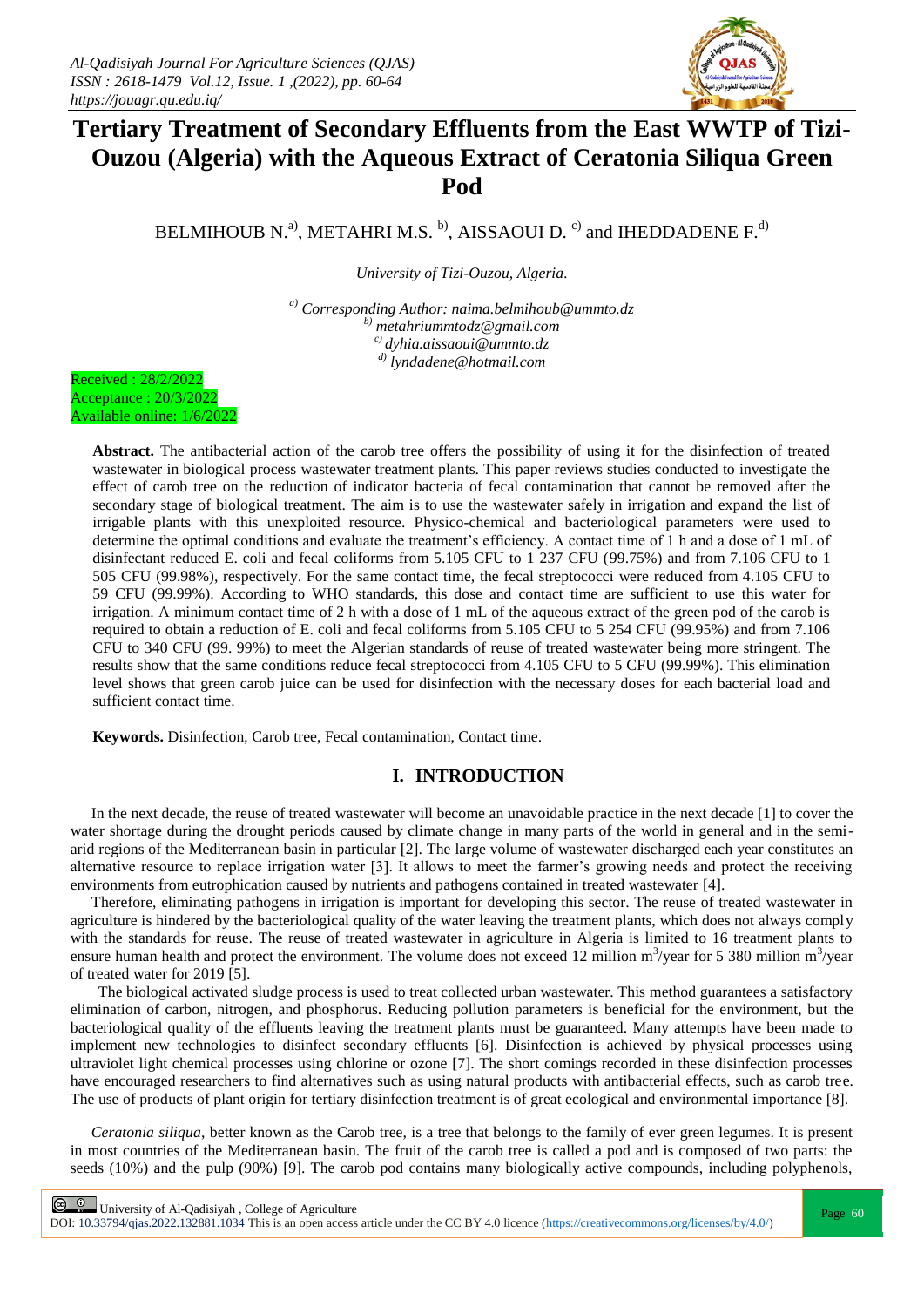*Al-Qadisiyah Journal For Agriculture Sciences (QJAS) ISSN : 2618-1479 Vol.12, Issue. 1 ,(2022), pp. 60-64 https://jouagr.qu.edu.iq/*



sugars, cyclitols, amino acids, fiber, and minerals. Due to its rich chemical composition, carob has strong antioxidant activity and has several interesting therapeutic functions and antibacterial pharmacological activities [10, 11, 12, 13]. The present study shows the disinfectant power of the aqueous extract of the green pods of *Ceratonia siliqua,* according to different doses and contact times. The aqueous extract was tested on a secondary effluent of the East wastewater treatment plant of Tizi-Ouzou.

## **II. MATERIALS AND METHOD**

#### *Study Site*

The purified secondary effluent comes from the WWTP (wastewater treatment plant) of Tizi-Ouzou treating urban wastewater. The station is located on the city's eastern outskirts, on the left bank of the Oued Sebaou, 200 m in front of the Bougie bridge on the Wilaya road linking Tizi-Ouzou to Béjaïa. The WWTP has an area of 35 591 m<sup>2</sup> and adopts an environmental management method. It was put into service in August 2001[5].

#### *Sampling*

A sampling campaign of the liquid secondary effluent of the Tizi-Ouzou wastewater treatment plant was carried out with a frequency of one sample per week during the period from May 17 to June 7, 2021. The study was performed on a total of five samples during 19 days. The secondary effluent samples were collected in filled glass bottles for physic-chemical analyses and sterilized glass bottles filled one-third full for microbiological analyses. The samples were kept cool in a cooler and then transported to the water treatment laboratory of the University Mouloud Mammeri of Tizi-Ouzou (UMMTO) [14], where they underwent the decontamination test with the *Ceratonia siliqua* aqueous extracts (C.A.E.) using the green pods.

#### *Studied Parameters*

Some physico-chemical parameters such as pH, temperature, and redox potential (E.D.) were measured *in-situ* with a pH meter (HANNA Instruments model Hi 2209). Conductivity, salinity, and Total Dissolved Solid (T.D.S.) were analyzed in the laboratory with a conductivity meter (HANNA Instruments model Hi 2314) according to the standard method of the American Health Association [15]. Parameters indicating fecal contamination (*E. coli,* fecal coliforms, and fecal streptococci) were tested. *E. coli* and fecal streptococci were determined on chromagar agar, while fecal coliforms were determined on Tergitol agar. These indicators were quantified by the membrane filtration method and enumerated according to the protocol described by Rodier *et al.* (2009) [14].

After the necessary dilutions for the samples with distilled water, 100 mL were filtered through a sterile cellulose nitrate filter of 0.45 µm diameter, using a vacuum pump. The filtration membrane was then removed and deposited on the appropriate culture medium layer. Incubation occurred between 24 h and 48 h at 37 °C for fecal streptococci and *E. coli* and 44.5 °C for fecal coliforms. After incubation, the colonies and the total number of bacteria were counted. The removal efficiency was estimated for each parameter measured using the following formula:

CFU = 
$$
\frac{Number\ of\ colonies\ counted}{Volume\ of\ sample\ filtered\ (mL)} \times 100\ \text{mL\ Removal\ }(\%)
$$

$$
= \frac{c_e - c_t}{c_e} \times 100\ \ [16]
$$

Where, CFU represents the colony-forming unit for 100 mL,  $C_e$  is the concentration of the parameter before treatment with C.A.E., and  $C_t$  represents the concentration of the parameter after treatment with C.A.E.

#### *Preparation of the Ceratonia Siliqua Aqueous Extracts (C.A.E.)*

At the beginning of the experiment, the green pods of *Ceratonia siliqua* (carob) were harvested in the region of Makouda in Tizi-Ouzou (May2021).They were stored in a cold and dark place. The extraction of the pure juice from the pods was done with a previously sterilized centrifuge. The juice was recovered in sterile glass bottles used directly in the experiment while the molasses were thrown away.

#### *Principle of Manipulation*

In this study, the antibacterial properties of *Ceratonia siliqua* were used for the decontamination of the secondary effluent of the WWTP. These properties were obtained after the composition of the green carob pod in flavonoid [9,17] and polyphenol [18, 19].The method used to extract the active principle of carob powder in the treatment of water and the study of its antibacterial effect consists ofusing a cold solvent [8,11]. In our case, using the aqueous extract (juice) of green pods without solvent allowed us to recover flavonoids for their antibacterial actions and polyphenols having an action against the growth of bacteria and a coagulant effect [10, 20].

**Page 61**<br>Page 61 | University of Al-Qadisiyah , College of Agriculture<br>
Page 61

DOI:  $10.33794/q$ jas.2022.132881.1034 This is an open access article under the CC BY 4.0 licence (https://creativecommons.org/licenses/by/4.0/)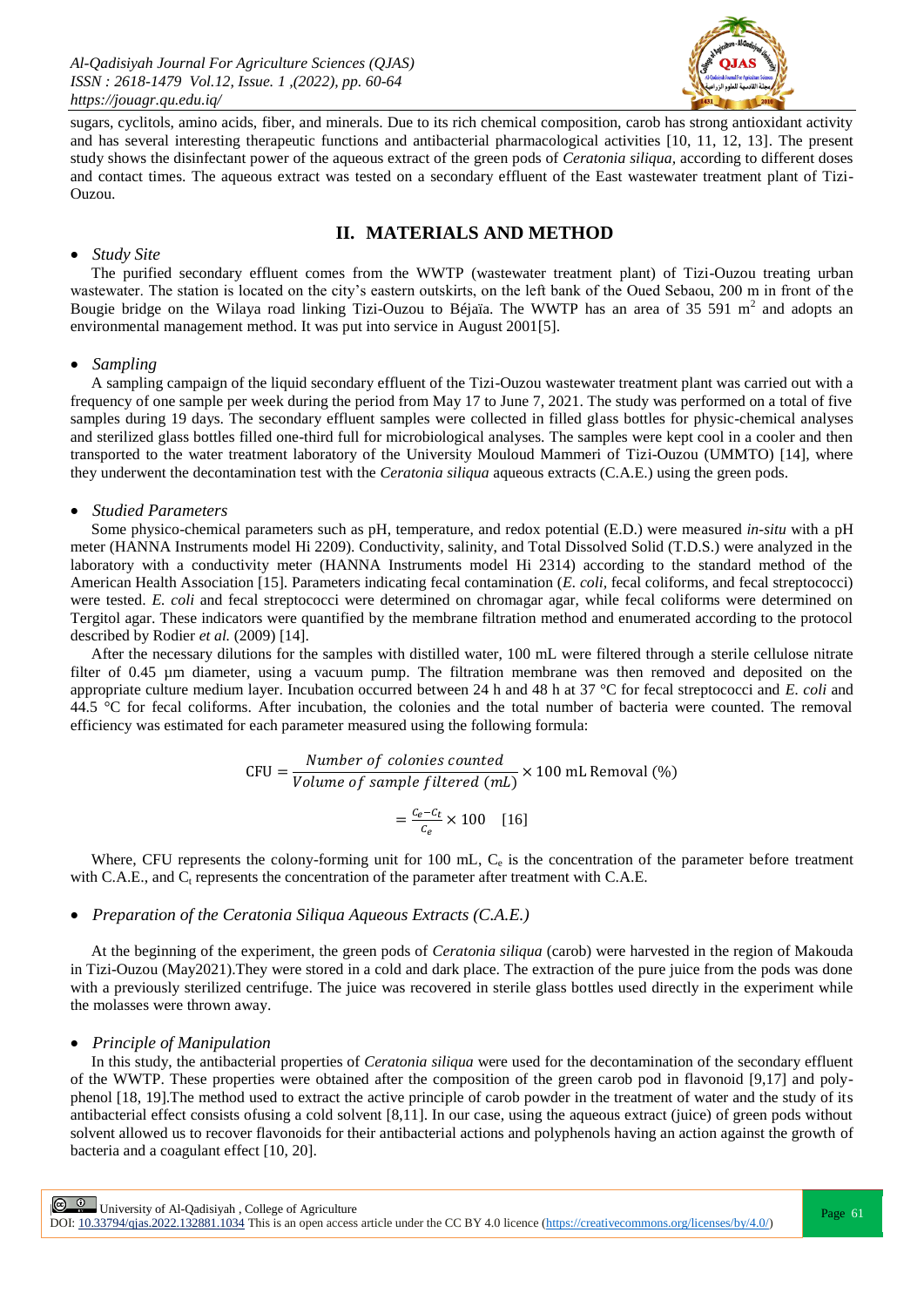

The effluent analysis before treatment with C.A.E. was conducted to determine its physical-chemical and microbiological quality. A process consisting of different doses of decontaminant (C.A.E.) with different contact times was applied. Different concentrations of C.A.E. (1mL, 2mL, and 3mL) were added to one liter of water (secondary effluent of WWTP).The mixing of water and C.A.E. was done according to the principle of jar-test in two phases: fast at 200 rpm for 5 min then slow at 50 rpm for 20 min [16]. Afterward, all the samples were left to rest. The supernatant's physico-chemical and bacteriological characterization was carried out following the standard protocol [15].

# **III. RESULTS AND DISCUSSION**

 *Physico-Chemical Characterization of the Secondary Effluent of the East WWTP of Tizi-Ouzou Before and After Treatment with the C.A.E.*

Table (1) summarizes the physico-chemical parameters of raw water (without treatment with C.A.E.) such as T.D.S., pH, salinity, and conductivity. These physico-chemical parameters meet the Algerian standards [14] and those recommended by the World Health Organization [1]. Based on the results listed in Table (1), it can be noted that the pH value of the secondary effluent of the WWTP is in the range recommended by the Algerian standard and that of the WHO for irrigation with purified wastewater. The pH value of the secondary effluent of the WWTP after treatment with C.A.E. is close to neutrality. It is 7.64 for a minimum dose of 1 mL of C.A.E. and 7.52 for a maximum dose of 3 mL of C.A.E. Polyphenols cause this slight decrease, specifically gallic acid, contained in immature carob tree (green pods) [9,19]. These results show that the use of carob as a decontaminant causes only a slight change in the pH.

**TABLE 1.** Effect of treatment with aqueous extract of the carob tree (C.A.E.) on the physico-chemical characteristics of the treated wastewater of the WWTP.

|                           | <b>Before Treatment</b> | <b>After Treatment</b><br>with C.A.E. |                                              |             | Reference guidelines for effluent discharge |                         |
|---------------------------|-------------------------|---------------------------------------|----------------------------------------------|-------------|---------------------------------------------|-------------------------|
|                           |                         |                                       | $1 \text{ mL}$ $2 \text{ mL}$ $3 \text{ mL}$ |             | <b>IANOR</b> <sup>a</sup>                   | <b>WHO</b> <sup>c</sup> |
| ED(mV)                    | 69                      | 67                                    | 64                                           | 61          | NA                                          | NA                      |
| $TDS$ (mg/l)              | 422                     | 387                                   |                                              | 410.5 425.4 | NA                                          | $450 - 2000$            |
| pH                        | 7.95                    | 7.64                                  | 7.57                                         | 7.52        | $6.5 - 8.5$                                 | $6.5 - 8.0$             |
| Temperature $(^{\circ}C)$ | 21                      | 21                                    | 21                                           | 21          | <b>NA</b>                                   | <b>NA</b>               |
| Salinity $(\%_0)$         | 0.43                    | 0.40                                  | 0.41                                         | 0.42        | <b>NA</b>                                   | $0.7 - 3.0$             |
| conductivity $(\mu s/cm)$ | 848                     | 780                                   | 827                                          | 839         | 3000                                        | NA                      |

NA: Not available

<sup>a</sup> Algerian guidelines, Algerian Institute for Standardization [21]

 $c<sup>c</sup>$  Guidelines for the safe use of wastewater, excreta and grey water in agriculture, World Health Organization [1]

# *Effect of Different Doses of Decontaminant (C.A.E.) and Contact Time on the Bacteriological Characteristics of the Secondary Effluent of the East WWTP of Tizi-Ouzou*

The results show (Fig. 1) a clear reduction of the indicator germs of fecal contamination in the secondary effluent of the WWTP treated with C.A.E., compared with the untreated effluent, which is a function of the contact time of the dose of decontaminant. By analyzing the graphs of Figure (1), it can be noted that the results obtained with the doses of 1 and 2 mL of decontaminant concerning the pathogens indicators of fecal contamination in CFU/100 mL are conformed with the Algerian standards but beyond 2 h of contact. Whereas, for the dose of 3 mL, at the first hour of contact, the sum of the values of the pathogenic germs in CFU/100 mL already meets the standard. For *E. coli*, the maximum elimination was obtained for a dose of 3 mL of carob extract and a contact time of 3h. After these 3 hours, 99.99% of *E. coli* are eliminated. This elimination is explained by the composition of the green carob extract, which is rich in gallic acid [18]. Shao (2015) [22] reported that gallic acid affects the growth of *E. coli*.

For fecal coliforms, a dose of 1 to 2 mL of disinfectant with a contact time of 1h is not sufficient to reach the maximum value recommended by the Algerian standard, which must be less than 1000 CFU/100 mL. The dose of 3 mL for a duration of 3h ensures a total elimination with a rate of 100%. This dose can therefore be taken as a reference for optimal disinfection. The action of the C.A.E. on eliminating the fecal streptococci is visible with the dose of 1mL and a contact time of 1h. It remains approximately stable with the change of the dose of decontaminant and a greater contact time. Several studies have shown the effect of carob extract on bacteria of the genus streptococcus. However, the non-eliminated part of these bacteria might be insensitive to the components of carob extract.

 $\frac{Q}{P}$  University of Al-Qadisiyah, College of Agriculture

DOI:  $10.33794/q$ jas.2022.132881.1034 This is an open access article under the CC BY 4.0 licence (https://creativecommons.org/licenses/by/4.0/)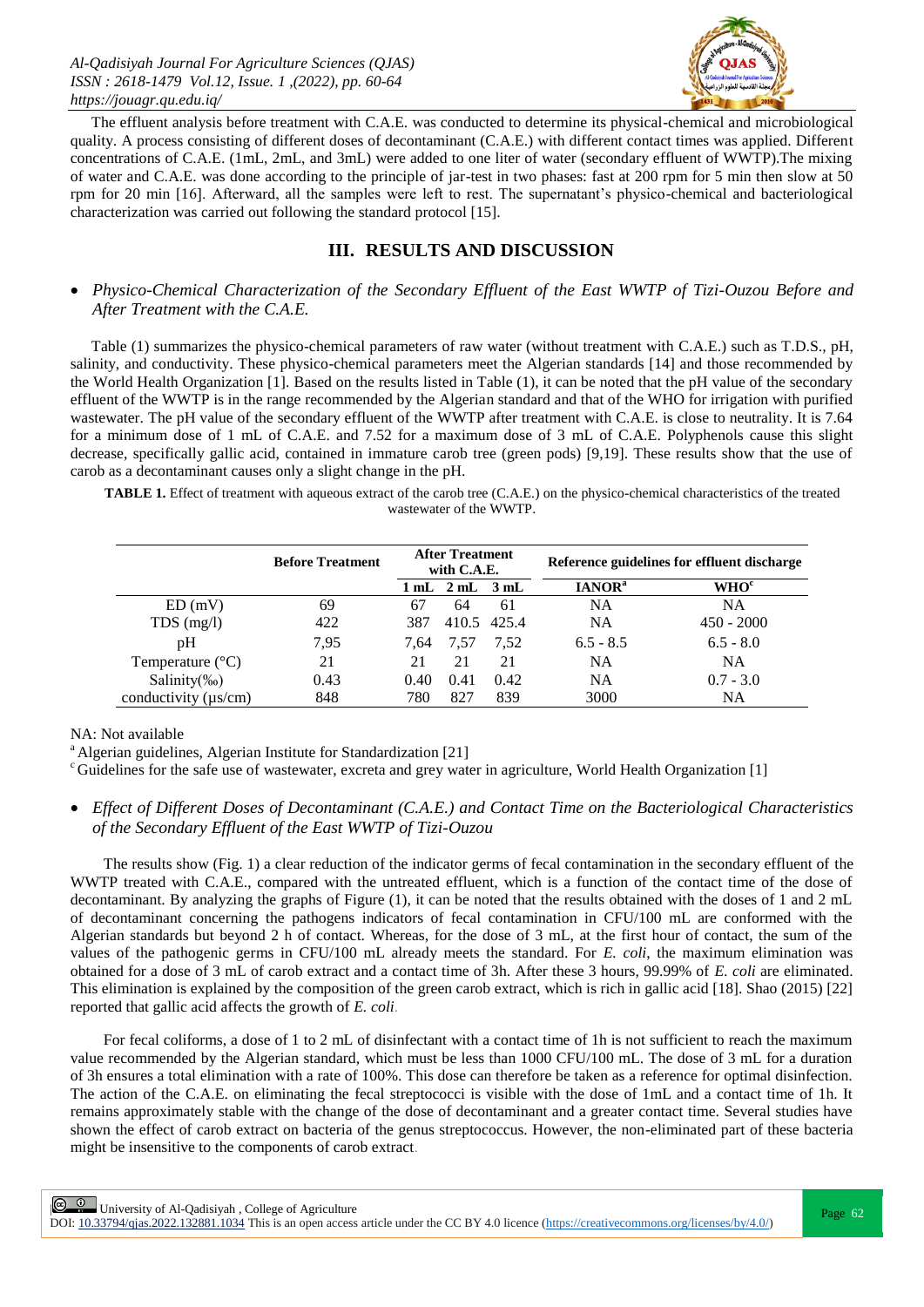





## **CONCLUSION**

This study is the first to report the performance of aqueous extract of the green pod of *Ceratonia siliqua* as a disinfectant in the tertiary treatment of secondary effluents from wastewater treatment plants and for reuse in irrigation in Algeria. A new biodegradable reagent for the disinfection process was introduced. The study of the dose of the disinfectant and the contact time allowed us to note that the aqueous extract of the green pod of the carob tree allows a good elimination of the pathogenic bacteria indicative of fecal contamination.

The results show that the effectiveness of this process is proven even at small doses. A dose of 1mL of disinfectant and a contact time of 1h allows reducing *E. coli*, fecal coliforms and fecal streptococci respectively to 99.75 %, 99.98 % and 99.99 %. The elimination will be more increasing for a higher dose and a longer contact time. Moreover, it allows avoiding modifications of the physic-chemical properties of the sample. For future perspectives, the authors aim to replace certain inorganic disinfectants widely used in water treatment and have harmful effects on the environment and human health.

## **REFERENCES**

- [1] World health Organization (WHO). Guidelines for the safe use of wastewater, excreta and grey water: Wastewater use in agriculture, Geneva Switzerland, 2006; 2: 2019 p.
- [2] Bouabdelli M. S. (2021). *Caractérisation spatio-temporelle et prévision de la sécheresse dans le Nord de l'Algérie* (Doctoral dissertation, ECOLE NATIONALE SUPERIEURE D'HYDRAULIQUE).
- [3] Djaffar S. & Kettab A. (2018). La gestion de l'eau en Algérie: quelles politiques, quelles stratégies, quels avenirs?. Algerian Journal of Environmental Science and Technology, 4(1).

**Page 63**<br>Page 63

DOI:  $10.33794/q$ jas.2022.132881.1034 This is an open access article under the CC BY 4.0 licence (https://creativecommons.org/licenses/by/4.0/)